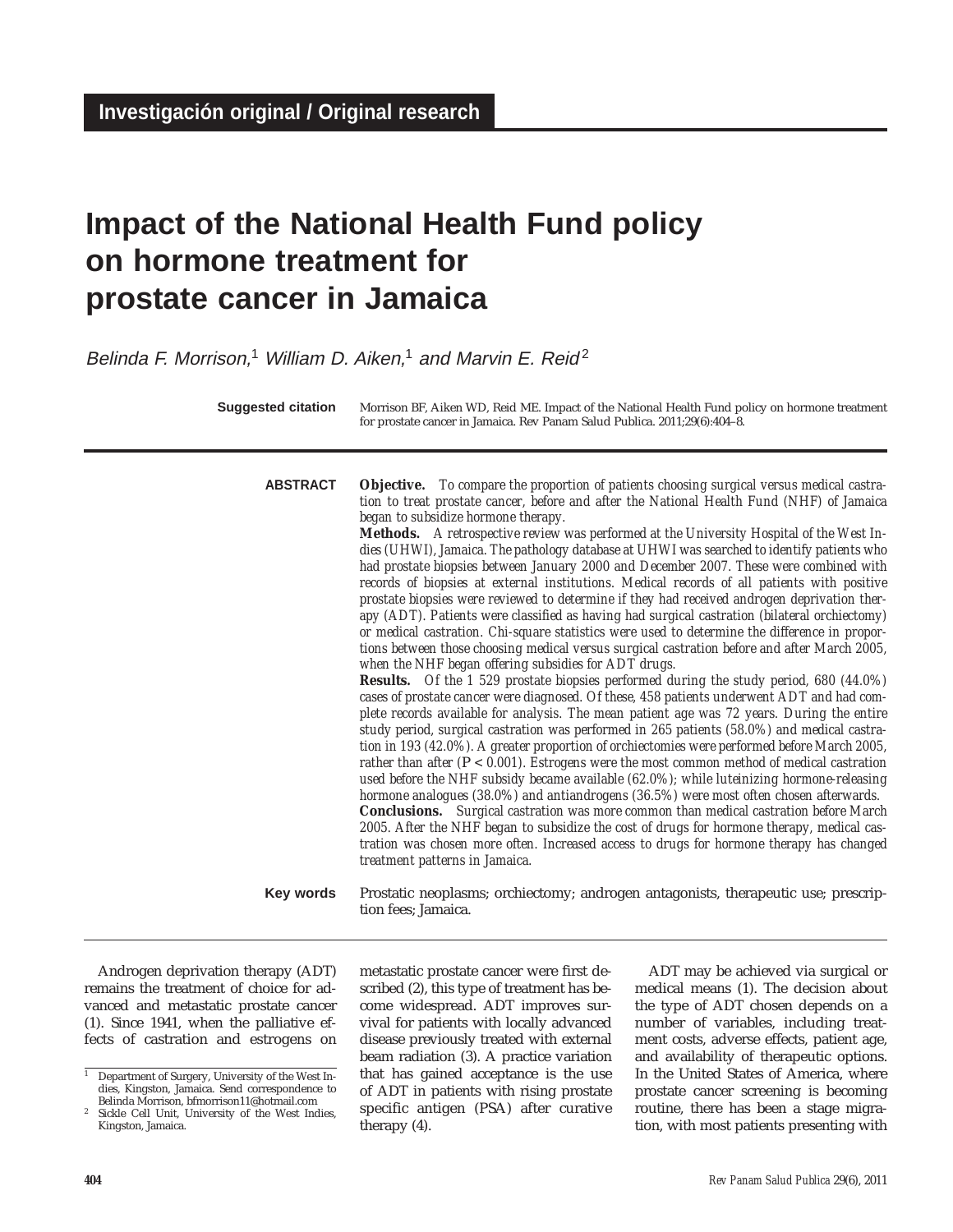localized prostate cancer (1). Despite this, the use of ADT has increased due to failure of local therapy, which can be identified by rising PSA in patients (1). In Jamaica, widespread screening has not been adopted yet, and therefore, most cases of prostate cancer are locally advanced or metastatic at presentation. As a result, ADT use is still the norm in Jamaica.

Surgical castration (bilateral orchiectomy) was the first method of ADT described (2); however, this procedure is permanent, has deleterious effects on sexual function, and affects patient quality of life (5, 6). Conversely, medical castration is reversible, but treatment is expensive. In the United States, there has been a decline in surgical ADT for prostate cancer (7).

In 2003, the National Health Fund (NHF) was established in Jamaica to provide substantial discounts (around 60%) on specific medications used to treat certain medical conditions. In 2005, the NHF added to its approved list five ADT drugs used to treat prostate cancer: bicalutamide, oral conjugated estrogens, goserelin, leuprolide, and flutamide. Later, cyproterone acetate, and the taxol group of compounds were added. In March 2005, the NHF began providing significant subsidies for these medications, facilitating greater access to a variety of newer treatments.

The present study sought to compare the proportion of patients choosing surgical versus medical castration before and after the introduction of the NHF's subsidy for ADT drugs in Jamaica.

#### **MATERIALS AND METHODS**

The Pathology Database at the University Hospital of the West Indies (UHWI), Mona, Jamaica, was reviewed to identify all patients with prostate biopsies during the January 2000–December 2007 period. All patients whose local biopsies were positive were combined with those of other patients from external institutions, including a private pathology laboratory and the National Public Health Laboratory in Kingston, Jamaica. The relevant records of patients with positive prostate biopsies were reviewed, and those who underwent ADT during the study period were included.

Patients were classified as having had surgical castration (bilateral orchiectomy) or medical castration. The date of initiation of therapy and the specific type of ADT were recorded. March 2005 marked the point at which the NHF began to subsidize drugs for medical ADT. Ethical approval was obtained from the Ethics Department, Faculty of Medical Sciences, University of the West Indies, Kingston, Jamaica.

#### **Statistical analyses**

Values are expressed as counts or proportions. Associations between categorical variables were performed with  $\chi^2$  statistics using Stata statistical software, version 10 (StataCorp LP, College Station, Texas, United States). For continuous outcome variables, t-test was used to determine differences in means. Economic costs of health interventions were expressed in US\$ as of February 2011, using the Bank of Jamaica monthly exchange rate (8).

## **RESULTS**

During the January 2000–December 2007 period, a total of 680 cases of prostate cancer were diagnosed from 1 529 prostate biopsies (44.0%) performed at the UHWI. When combined with the positive biopsies from the other institutions, a total of 458 patients underwent ADT for prostate cancer and had records available for study.

Among the 458 study subjects, the mean age was 72.0 years. There was no difference in age between patients choosing medical versus surgical castration or between the two study periods (before/after March 2005) (Table 1).

Over the course of the entire study period (January 2000–December 2007), 265 (58.0%) of the 458 subjects were treated with surgical castration and 193 (42.0%) with medical castration. A greater proportion of orchiectomies (60.0%) were performed prior to March 2005 and the introduction of the NHF subsidy of medical ADT, rather than after (42.0%; *P* < 0.001) (Table 2). Estrogens (62.0%) were the most common method of medical castration prior to NHF subsidy; while afterwards, luteinizing hormone-releasing hormone (LHRH) analogues (38.0%) and antiandrogens (36.5%) were most frequent. During both periods, cyproterone acetate was the most frequent antiandrogen used. In addition, several patients used multiple forms of ADT, including multiple drugs and/or both medical and surgical treatment, due to either PSA progression or adverse effects (Table 3).

#### **DISCUSSION**

In Jamaica, prostate cancer is the leading cancer in men, with an annual agespecific incidence rate of 65.5 per 100 000 (9). It is also the most common cause of

**TABLE 1. Age distribution of patients treated with androgen deprivation at the University Hospital of the West Indies, Jamaica, before and after the National Health Fund began to subsidize drugs for hormone therapy, 2000–2007**

|                     | Period                                                                                 |                                                                       |  |  |
|---------------------|----------------------------------------------------------------------------------------|-----------------------------------------------------------------------|--|--|
| Castration type     | Before subsidy<br>(January 2000-February 2005)<br>Mean age in years (SD <sup>a</sup> ) | After subsidy<br>(March 2005-December 2007)<br>Mean age in years (SD) |  |  |
| Medical<br>Surgical | 70.7 (9.3)<br>73.4 (9.2)                                                               | 73.5(8.3)<br>74.4 (8.7)                                               |  |  |

a Standard deviation.

**TABLE 2. Methods of castration chosen by 458 patients being treated for prostate cancer at University Hospital of the West Indies, Jamaica, before and after the National Health Fund began to subsidize drugs for hormone therapy, 2000–2007**

|                         |     | Period                                         |     |                                             |     |               |  |
|-------------------------|-----|------------------------------------------------|-----|---------------------------------------------|-----|---------------|--|
| Method of<br>castration |     | Before subsidy<br>(January 2000-February 2005) |     | After subsidy<br>(March 2005-December 2007) |     | Total         |  |
|                         | No. | %                                              | No. | $\%$                                        | No. | $\frac{0}{0}$ |  |
| Medical                 | 79  | 39.4                                           | 114 | 57.6                                        | 193 | 42.1          |  |
| Surgical                | 181 | 60.6                                           | 84  | 42.4                                        | 265 | 57.9          |  |
| Total                   | 260 | 100.0                                          | 198 | 100.0                                       | 458 | 100.0         |  |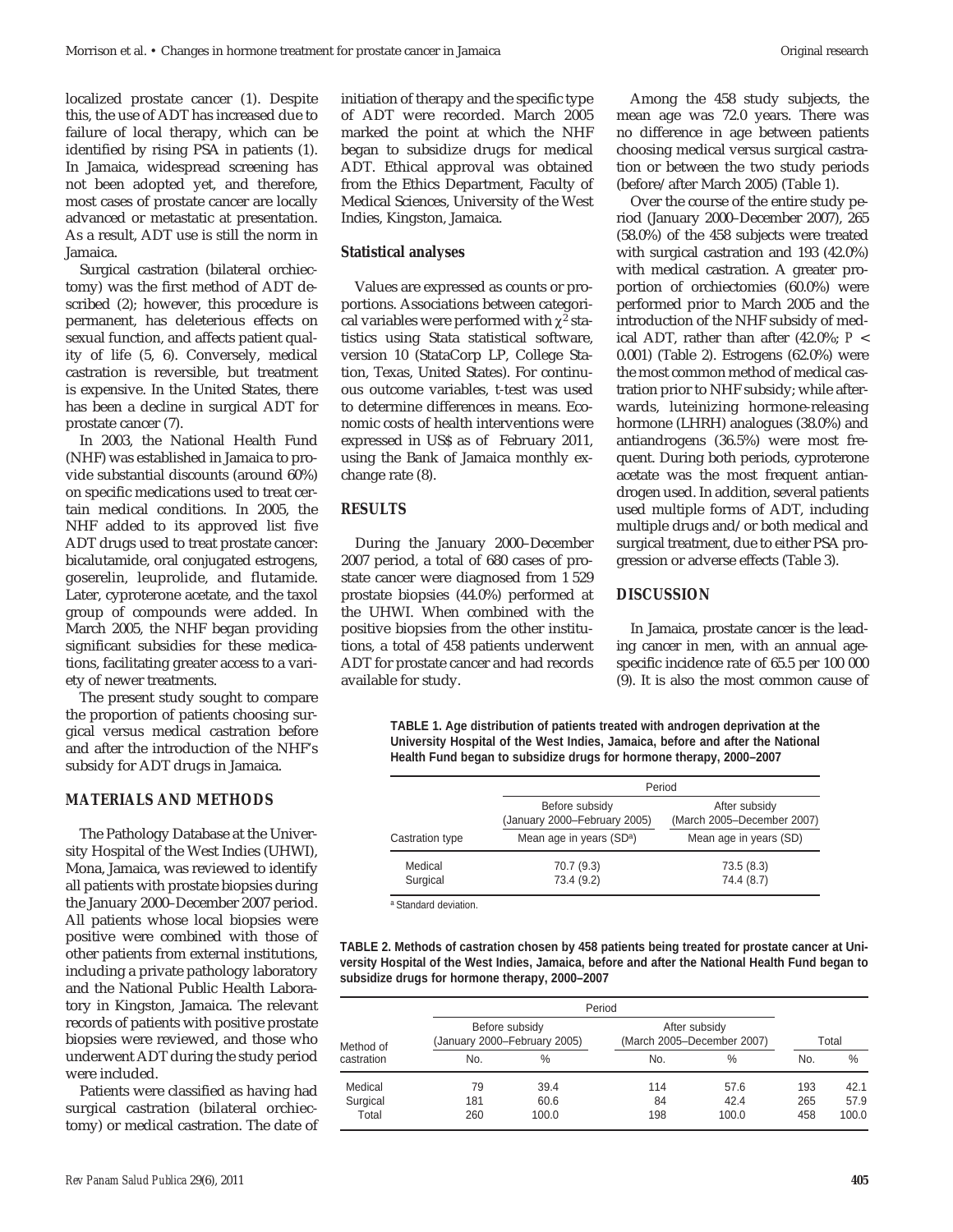**TABLE 3. Methods of medical castration at the University Hospital of the West Indies, Jamaica, before and after the National Health Fund began to subsidize drugs for androgen deprivation therapy, 2000–2007**

|                                              | Period                                         |               |                                             |      |       |
|----------------------------------------------|------------------------------------------------|---------------|---------------------------------------------|------|-------|
| Method of                                    | Before subsidy<br>(January 2000–February 2005) |               | After subsidy<br>(March 2005-December 2007) |      |       |
| castration                                   | No. of exposures                               | $\frac{0}{0}$ | No. of exposures                            | $\%$ | Total |
| Antiandrogens                                |                                                |               |                                             |      |       |
| Cyproterone acetate (Androcur®)              | 22                                             | 19.3          | 73                                          | 29.3 | 95    |
| Bicalutamide (Casodex <sup>®</sup> )         | 5                                              | 4.4           | 18                                          | 7.2  | 23    |
| Flutamide                                    | 3                                              | 2.6           | $\Omega$                                    | 0.0  | 3     |
| Total antiandrogens                          | 30                                             | 26.3          | 91                                          | 36.5 | 121   |
| Estrogens                                    |                                                |               |                                             |      |       |
| Conjugated estrogen (Premarin <sup>®</sup> ) | 70                                             | 61.4          | 60                                          | 24.1 | 130   |
| Honvan <sup>®</sup>                          |                                                | 0.9           |                                             | 0.4  | 2     |
| Progynova <sup>®</sup>                       | $\Omega$                                       | 0.0           |                                             | 0.4  |       |
| Total estrogens                              | 71                                             | 62.3          | 62                                          | 24.9 | 133   |
| LHRH <sup>a</sup> analogues                  |                                                |               |                                             |      |       |
| Leuprolide acetate (Lucrin <sup>®</sup> )    |                                                | 0.9           | 0                                           | 0.0  |       |
| Goserelin (Zoladex <sup>®</sup> )            | 12                                             | 10.5          | 94                                          | 37.8 | 106   |
| <b>Total LHRH analogues</b>                  | 13                                             | 11.4          | 94                                          | 37.8 | 107   |
| Ketoconazole                                 | $\Omega$                                       | 0.0           | 2                                           | 0.8  | 2     |
| Total                                        | 114                                            |               | 249                                         |      | 363   |

a Luteinizing hormone-releasing hormone.

male cancer-related deaths in Jamaica (10). Since the burden of prostate cancer and ADT use in Jamaica are quite high, this issue deserves attention. The present study indicates that 67% of patients diagnosed with prostate cancer between 2000 and 2007 received a form of ADT. This study also showed that ADT use in Jamaica has changed since the introduction of the NHF subsidy, with surgical castration being chosen less frequently than before. This is in keeping with international reports, where surgical castration has fallen out of favor (7).

With the introduction of PSA testing in Jamaica in 1991, more cases of prostate cancer are being diagnosed. However, since screening is not widespread, the typical stage migration seen in other countries has still not taken place in Jamaica. Therefore, since more patients are diagnosed with advanced or metastatic disease, the need for ADT is highly relevant to treatment.

The mechanism of action for ADT in prostate cancer treatment is based on the fact that most prostate cancer cells are androgen dependent (11). Testosterone is converted into dihydrotestosterone (DHT), its active metabolite, in cells. DHT binds to the androgen receptor and is transduced into the nucleus, where it activates androgen-dependent genes. This results in cell growth. ADT results in apoptosis (programmed cell death) of androgen-sensitive cells.

# **Surgical castration**

As stated earlier, surgical castration has been the preferred method of ADT for many decades. It is achieved by a quick, ambulatory surgical procedure at a relatively low cost. It eliminates the potential problems of compliance with medical therapy. After surgical castration, serum testosterone falls quickly to castrate levels (< 10 ng/ml) (1). Progression-free survival is improved in patients with prostate cancer treated with surgical castration versus placebo (12).

The emotional and psychological impact of the procedure is a great concern to many men treated with ADT. Several studies have suggested that if given a choice, most men will choose medical over surgical therapy (13). Low testosterone levels result in hot flashes, weight gain, mood lability, fatigue, gynecomastia, cognitive changes, loss of libido, and erectile dysfunction. In addition, there is reduced bone mineral density, which may increase the risk of fractures. These disadvantages inspired the search for agents that were effective, but with low morbidity.

## **Options for medical castration**

Medical castration may be achieved by estrogens, antiandrogens, and agonists or antagonists of luteinizing hormonereleasing hormone (LHRH). All categories of ADT drugs are available in Jamaica and have similar adverse effects due to hypogonadism.

Diethylstilboestrol was the original estrogen used for prostate cancer treatment. The mechanisms of action include inhibiting LHRH release by the hypothalamus, inhibition of adrenal androgens via hepatic mechanisms, and direct cytotoxic effects. Although this drug is cheap, it is reported to cause significant cardiovascular toxicity, such as deep vein thromboses, myocardial infarctions, pulmonary embolism, and stroke (14, 15). These effects are due to the increased hepatic production of coagulation factors. In randomized controlled trials, patients treated with diethylstilboestrol had less prostate cancer mortality, but more cardiovascular mortality than those treated with bilateral orchiectomy or LHRH analogues (16).

The present study showed that prior to March 2005, conjugated estrogens were the most common agent for medical castration at the UHWI. However, after March 2005, this agent was the least prescribed. Data from the NHF for islandwide claims between 2003 and 2008 suggest that conjugated estrogens were the least-prescribed agent for medical castration. This may have been confounded by the poor availability of the drug at certain pharmacies island-wide. Estrogens may cause gynecomastia, nipple tenderness, and breast pain. Unlike the other forms of ADT, estrogens protect against osteoporosis (17). Although estrogens are still widely used in Jamaica, there is a paucity of cardiovascular risk outcomes locally. However, data suggest an effectiveness of parenteral estrogens in androgenindependent prostate cancer, with no thromboembolic complications (18).

Antiandrogens may be used as monotherapy or combined with an LHRH analogue for combined androgen blockade (19). Antiandrogens may be classified as steroidal (cyproterone acetate or megestrol acetate) or nonsteroidal (bicalutamide, nilutamide, or flutamide). Steroidal antiandrogens directly inhibit peripheral receptors, but also have a progestational and antigonadotropic effect. Nonsteroidal antiandrogens inhibit only peripheral androgen receptors. Bicalutamide has the advantage of maintaining potency in men with prostate cancer (20). NHF data claims from the 2003–2008 period report that cyproterone acetate was the most frequently prescribed drug for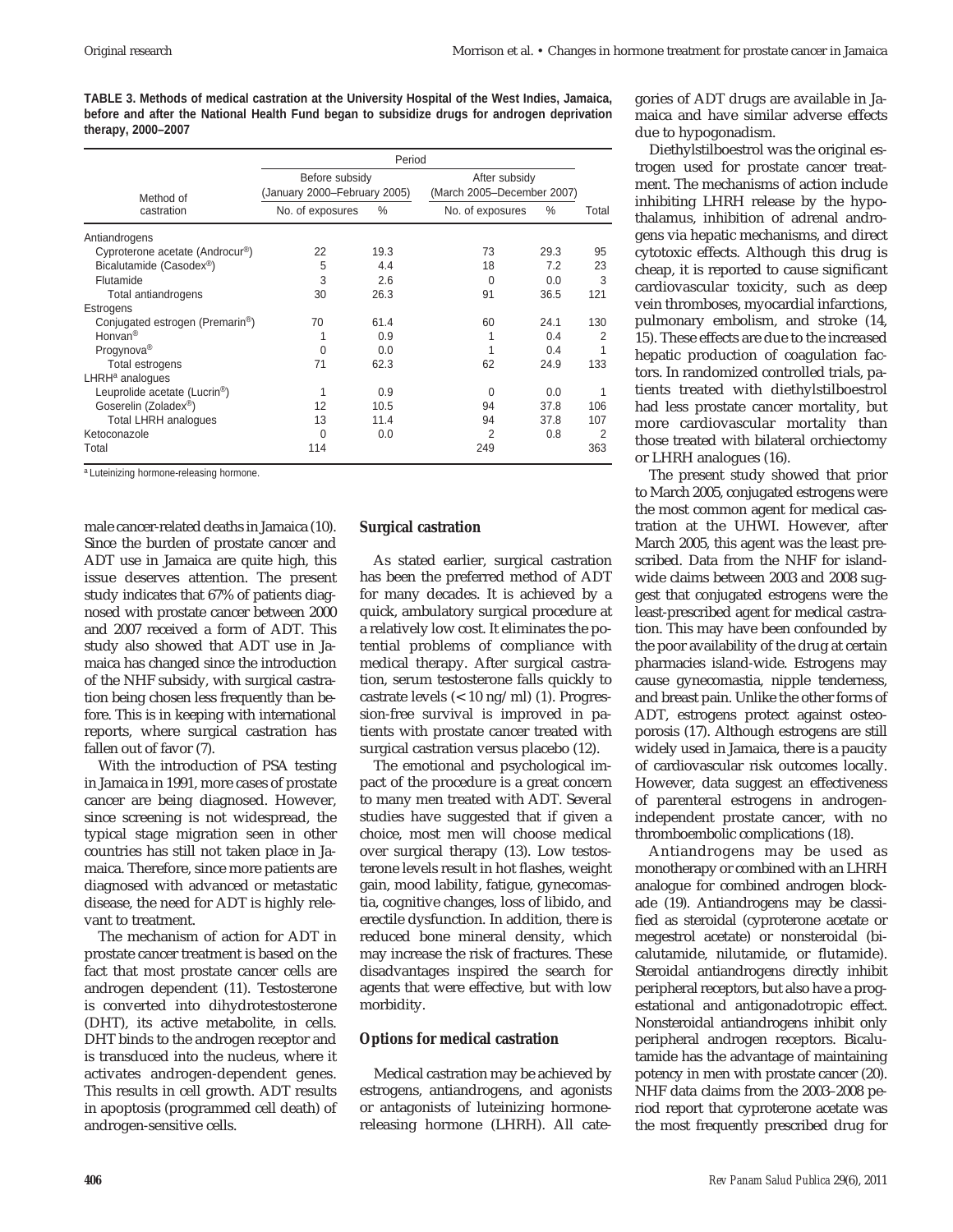medical castration in Jamaica. In the present study, this agent was the most commonly prescribed antiandrogen.

In many countries, LHRH analogues have largely replaced other hormonal therapies for prostate cancer. LHRH is normally produced in the hypothalamus and regulates testosterone production by the testis. LHRH stimulates the release of LH from the pituitary. The latter stimulates increased testosterone production from Leydig cells in the testis. LHRH agonists bind to receptors in the pituitary. The initial response is a surge in LH secretion for 1–2 weeks that causes a "testosterone flare" (21). With negative feedback, there is eventual suppression of testosterone secretion. LHRH analogues are administered as depot preparations and may be given at 1-, 3-, or even 12-month intervals. This stands to improve compliance.

The present study revealed the LHRH analogue, Goserelin, was the most frequently prescribed method of medical castration after March 2005. NHF islandwide claims report that Goserelin is the second most-prescribed method of medical castration.

### **Cost comparison**

All forms of medical castration represent expensive forms of androgen suppression compared to bilateral orchiectomy. At the UHWI, bilateral orchiectomy costs US\$ 133. Costs for medical castration in Jamaica prior to March 2005 were US\$ 956–US\$ 7 491 annually per patient (LHRH-Goserelin, US\$ 3 655; bicalutamide, US\$ 7 491; cyproterone acetate, US\$ 2 064; conjugated estrogens, US\$ 1 471; and flutamide, US\$ 956). The NHF subsidy reduced the annual drug cost to the patient to US\$ 42.67–US\$ 3 199 annually (LHRH-Goserelin, US\$ 140; bicalutamide, US\$ 3 199; cyproterone acetate, US\$ 975; conjugated estrogens, US\$ 1 157; and flutamide, US\$ 43).

In some cases, medical castration may offer a cost-savings over surgical castration. Given the possibility for use of intermittent therapy in patients with castrate-sensitive prostate cancer (22), medical castration may allow for mitigation of adverse effects, offering a potential cost-savings, without difference in survival.

#### **Study limitations**

One limitation of the present study was the data source. Data were retrieved from the Pathology Department at the UHWI, a tertiary teaching hospital serving the parishes of Kingston and St. Andrew. These parishes contain approximately 24% of the adult male population of Jamaica (23). The severity of the disease could be overestimated in a sample from such a facility. In addition, the clinical stage of the disease—which could affect treatment choice—was not taken into account.

# **Conclusions**

In Jamaica, increased access to ADT drugs through the NHF has changed treatment patterns for patients with prostate cancer. Since the introduction of the NHF subsidy for medical ADT, medical castration has become the preferred treatment. Health policy decisions facilitating greater access to newer types of treatment will result in greater utilization, which may, in turn, improve health outcomes.

- 1. Loblaw DA, Mendelson DS, Talcott JA, Virgo KS, Somerfield MR, Ben-Josef E, et al. American Society of Clinical Oncology recommendations for the initial hormonal management of androgen-sensitive metastatic, recurrent, or progressive prostate cancer. J Clin Oncol. 2004;22(14):2927–41.
- 2. Huggins C. Effect of Orchiectomy and Irradiation on Cancer of the Prostate. Ann Surg. 1942;115(6):1192–200.
- 3. Bolla M, Collette L, Blank L, Warde P, Dubois JB, Mirimanoff RO, et al. Long-term results with immediate androgen suppression and external irradiation in patients with locally advanced prostate cancer (an EORTC study): a phase III randomised trial. Lancet. 2002; 360(9327):103–6.
- 4. Zincke H, Oesterling JE, Blute ML, Bergstralh EJ, Myers RP, Barrett DM. Long-term (15 years) results after radical prostatectomy for clinically localized (stage T2c or lower) prostate cancer. J Urol. 1994;152(5 Pt 2): 1850–7.
- 5. Cassileth BR, Soloway MS, Vogelzang NJ, Chou JM, Schellhammer PD, Seidmon EJ, et al. Quality of life and psychosocial status in stage D prostate cancer. Zoladex Prostate Cancer Study Group. Qual Life Res. 1992;1(5): 323–9.

**REFERENCES**

- 6. Lucas MD, Strijdom SC, Berk M, Hart GA. Quality of life, sexual functioning and sex role identity after surgical orchidectomy in patients with prostatic cancer. Scand J Urol Nephrol. 1995;29(4):497–500.
- 7. Barry MJ, Delorenzo MA, Walker-Corkery ES, Lucas FL, Wennberg DC. The rising prevalence of androgen deprivation among older American men since the advent of prostate-specific antigen testing: a population-based cohort study. BJU Int. 2006;98(5): 973–8.
- 8. Bank of Jamaica. Exchange rates. Available from: http://www.boj.org.jm/exchange\_ rates\_month.php. Accessed on 28 March 2011.
- 9. Gibson T, Blake G, Hanchard B, Waugh N, McNaughton D. Age-specific incidence of cancer in Kingston and St. Andrew, 1998– 2002. West Indian Med J. 2008;57(2):81–9.
- 10. Blake G, Hanchard B, Mitchell K, Simpson D, Waugh N, Wolff C, et al. Jamaica cancer mortality statistics, 1999. West Indian Med J. 2002;51(2):64–7.
- 11. Klotz L. Hormone therapy for patients with prostate carcinoma. Cancer. 2000;88(12 Suppl):3009–14.
- 12. Byar DP. Proceedings of the Veterans Administration Cooperative Urological Research

Group's studies of cancer of the prostate. Cancer. 1973;32(5):1126–30.

- 13. Cassileth BR, Soloway MS, Vogelzang NJ, Schellhammer PS, Seidmon EJ, Hait HI, et al. Patients' choice of treatment in stage D prostate cancer. Urology. 1989;33(5 Suppl): 57–62.
- 14. Byar DP, Corle DK. Hormone therapy for prostate cancer: results of the Veterans Administration Cooperative Urological Research Group studies. NCI Monogr.1988(7): 165–70.
- 15. Blackard CE, Doe RP, Mellinger GT, Byar DP. Incidence of cardiovascular disease and death in patients receiving diethylstilbestrol for carcinoma of the prostate. Cancer. 1970;26(2): 249–56.
- 16. Leuprolide versus diethylstilbestrol for metastatic prostate cancer. The Leuprolide Study Group. N Engl J Med. 1984;311(20): 1281–6.
- 17. Ockrim JL, Lalani EN, Banks LM, Svensson WE, Blomley MJ, Patel S, et al. Transdermal estradiol improves bone density when used as single agent therapy for prostate cancer. J Urol. 2004;172(6 Pt 1):2203–7.
- 18. Bland LB, Garzotto M, DeLoughery TG, Ryan CW, Schuff KG, Wersinger EM, et al. Phase II study of transdermal estradiol in androgenindependent prostate carcinoma. Cancer. 2005;103(4):717–23.